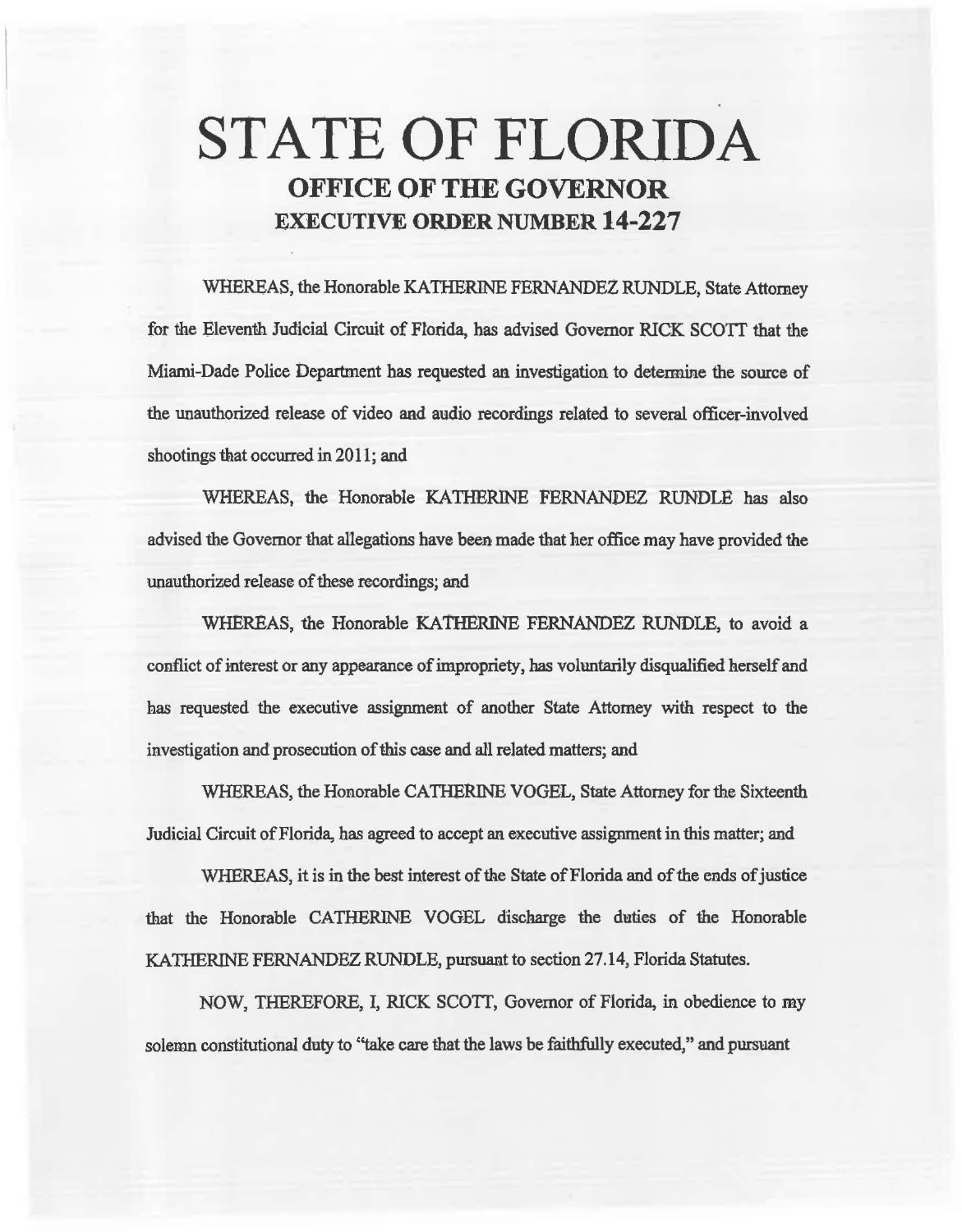to the Constitution and laws of the State of Florida, issue the following Executive Order, effective immediately:

## Section 1.

The Honorable CATHERINE VOGEL, State Attorney for 1he Sixteenth Judicial Circuit of Florida, referred to as the "Assigned State Attomey," is assigned to discharge the duties of the Honorable KATHERINE FERNANDEZ RUNDLE, State Attorney for the Eleventb Judicial Circuit of Florida, as they relate to the investigation, prosecution and all matters related to the investigation to determine the source of the uauthorized release of video and audio recordings relating to certain officer-involved shootings.

#### Section 2.

The Assigned State Attorney or one or more Assistant State Attorneys and Investigators, who have been designated by the Assigned State Attorney, shall proceed immediately to the Eleventh Judicial Circuit of Florida, and are vested with the authority to perform the duties prescribed herein.

### Section 3.

All residents of the Eleventh Judicial Circuit are requested, and all public officials are directed, to cooperate and render whatever assistance is necessary to the Assigned State Attorney, so that justice may be served.

## Section 4.

The period of this Executive Assignment shall be for one (1) year, to and including August 6, 2015.